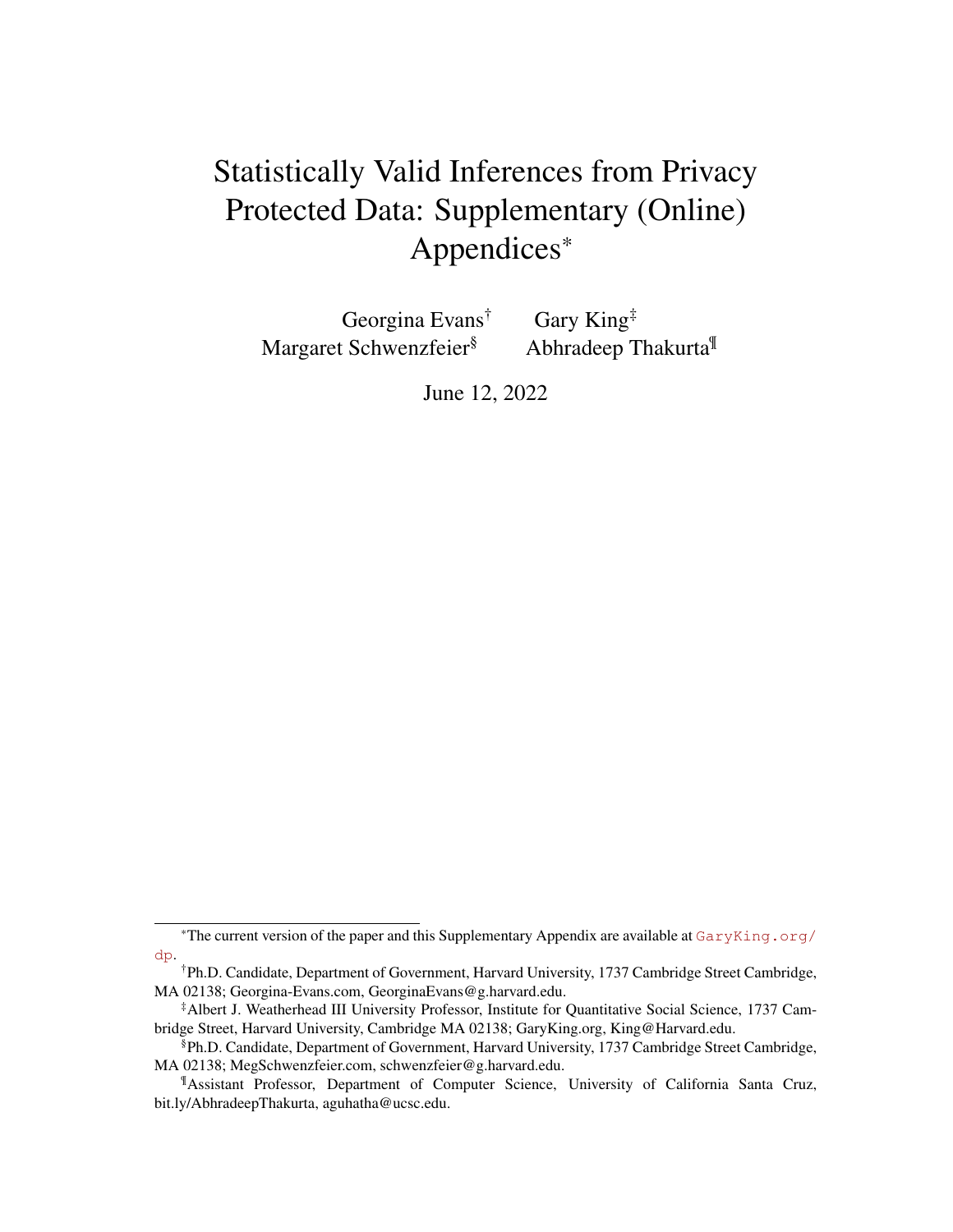# **Contents**

| <b>Appendix A</b> Bounds for Differential Privacy                                                                  | $\overline{2}$          |
|--------------------------------------------------------------------------------------------------------------------|-------------------------|
| Appendix B Privatized Versions of Classical Uncertainty Estimates Are Not<br><b>Valid for Privatized Estimates</b> | $\mathbf{3}$            |
| Appendix C Comparison to Smith (2011)                                                                              | $3^{\circ}$             |
| <b>Appendix D</b> Estimates from Partitions                                                                        | $\overline{\mathbf{4}}$ |
| <b>Appendix E</b> Bounding Error in The Expected Value                                                             | 6                       |
| <b>Appendix F</b> Software Design                                                                                  | 7                       |
| <b>Appendix G</b> Variance Estimation Derivations                                                                  | 9                       |
| <b>Appendix H</b> Additional Simulations                                                                           | 11                      |
| <b>Appendix I</b> A "True Negative" Example                                                                        | 12                      |
| <b>Appendix J</b> Proportion of Observations Effectively Lost to Privacy Protection 14                             |                         |
| <b>Appendix K When Privacy Procedures Obscure All Relevant Information</b>                                         | 15                      |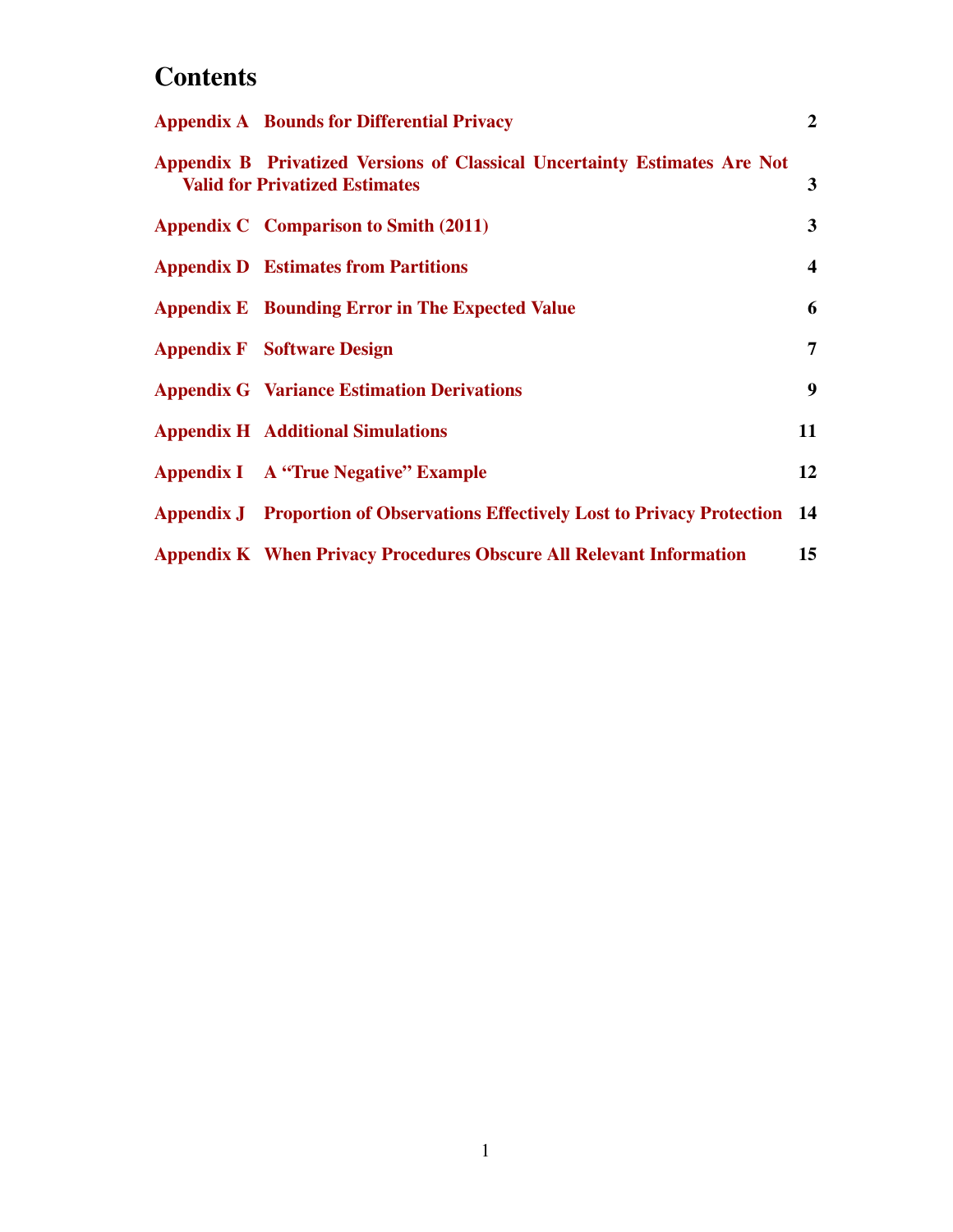#### <span id="page-2-0"></span>Appendix A Bounds for Differential Privacy

First write Equation [2](#page-0-0) in the text as  $\mathcal{N}(t | \hat{\theta}, S^2) \le \delta + e^{\epsilon} \cdot \mathcal{N}(t | \hat{\theta} + \Delta, S^2)$ , for any t, where  $\Delta$  is the "sensitivity" of this estimator (the largest change in  $M$ (mean, D) over all possible pairs of datasets that differ by at most one row), where  $|\hat{\theta}_D - \hat{\theta}_{D'}| \leq \Delta$  such that  $\hat{\theta}_D$  and  $\hat{\theta}_{D'}$  denote the estimator computed from D and D', respectively. The censored mean  $\hat{\theta}$  has sensitivity  $\Delta = 2\Lambda/N$ .

A simple expression for S that satisfies the differential privacy standard is

<span id="page-2-1"></span>
$$
S \equiv S(\Lambda, \epsilon, \delta, N) = \frac{\Delta \sqrt{2 \ln(1.25/\delta)}}{\epsilon} = \frac{2\Lambda \sqrt{2 \ln(1.25/\delta)}}{N \epsilon},
$$
(1)

Equation [3](#page-0-0) in the text is a special case of this expression with  $\delta = 0.0005$ .

Note that Equation [1](#page-2-1) holds only for  $\epsilon \leq 1$  (Dwork and Roth, [2014\)](#page-18-0). In practice, we use the tighter numerical solution by Balle and Wang [\(2018\)](#page-18-1), which allows 20-30% smaller values of S when  $\epsilon \leq 1$  and is still valid for larger values. To summarize: for the Gaussian mechanism, write Equation [2](#page-0-0) in the text in terms of the cumulative standard normal density:  $\Phi\left(\frac{\Delta}{2\sigma} - \frac{\epsilon \sigma}{\Delta}\right)$  $\frac{\epsilon \sigma}{\Delta}$ ) —  $e^{\epsilon} \Phi \left( -\frac{\Delta}{2\sigma} - \frac{\epsilon \sigma}{\Delta} \right)$  $\left(\frac{\epsilon \sigma}{\Delta}\right) \leq \delta$ . Then set S to the minimum  $\sigma$  that satisfies this inequality. This numerical calculation exactly calibrates the noise to a given privacy budget and hence minimizes S for a given level of  $\{\epsilon, \delta\}.$ 

An alternative option is to use Zero Concentrated Differential Privacy (zCDP) which is known to have tighter composition properties, therefore allowing for less noise across multiple queries. This is due to the fact that the algorithm is primarily based on the Gaussian mechanism. The fact our algorithm satisfies zCDP also implies that the  $\delta$  we provide in the paper does not correspond to the probability of "catastrophic failure". A version of the Gaussian mechanism satisfying zCDP is given in Bun and Steinke [\(2016\)](#page-18-2). This article also demonstrates that zCDP implies approximate differential privacy and shows how to convert to the zCDP parameter, which is immediately computable based on the standard deviation of the Gaussian noise in our paper. (For context, the US Census Bureau also routinely reports the zCDP parameter for the Gaussian mechanism, also for its desirable composition properties.)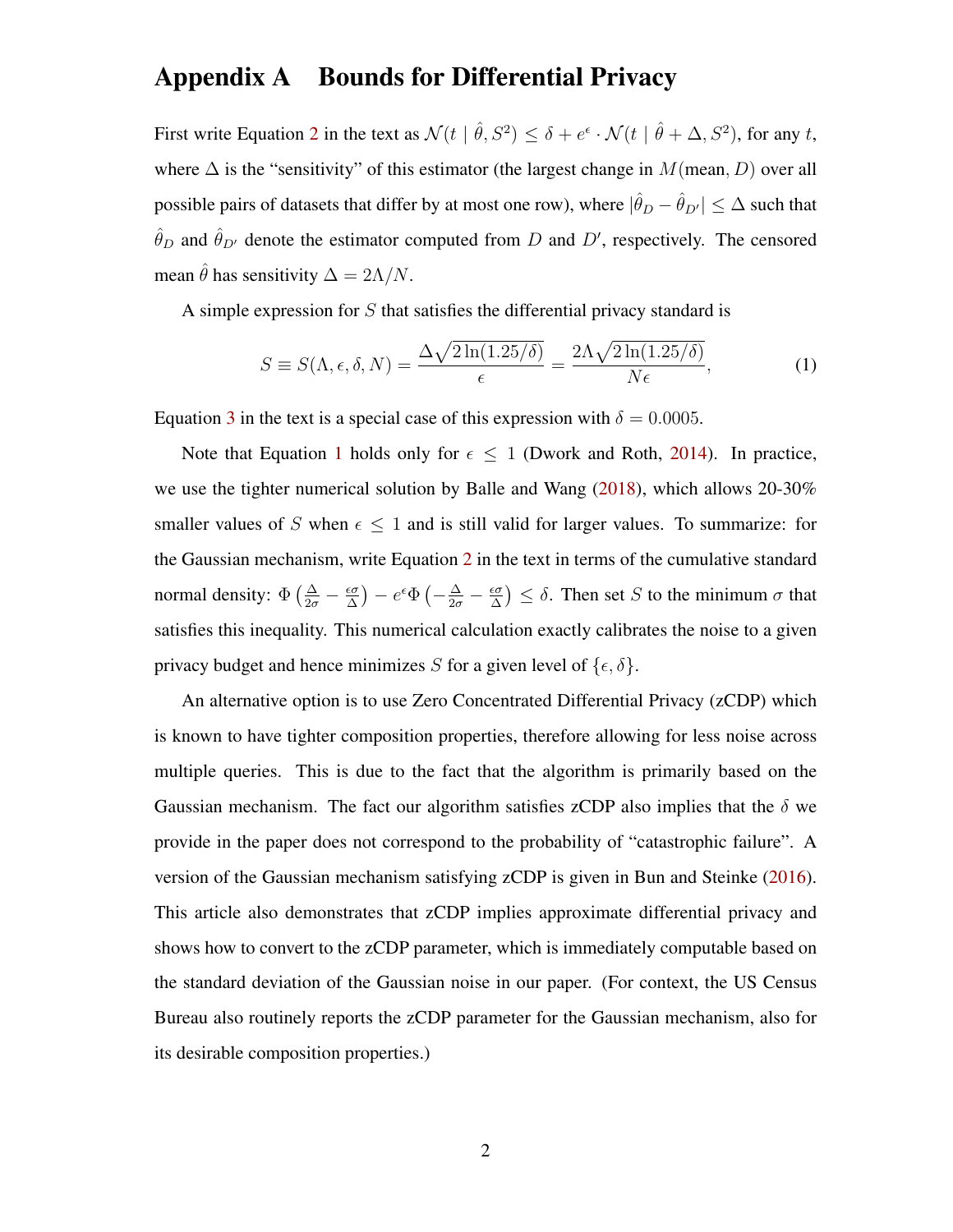# <span id="page-3-0"></span>Appendix B Privatized Versions of Classical Uncertainty Estimates Are Not Valid for Privatized Estimates

In Section [2.3,](#page-0-0) we discuss the need for uncertainty estimates of differentially private statistics. We show here that using the same algorithm to privatize and disclose the classical variance estimate is not a solution to the problem.

In a system without differential privacy, let  $\hat{\theta}$  be a point estimate of a quantity of interest  $\theta$  in an unobserved population. Denote by  $V(\hat{\theta})$  the (true) variance of  $\hat{\theta}$  over repeated (hypothetical, unobserved) samples of datasets drawn with the same data generation process. Consider now a differentially private point estimator (or "mechanism")  $\hat{\theta}^{dp}$  of  $\theta$ . Although it would be easy to disclose a differentially private estimate of the variance,  $\hat{V}(\hat{\theta})^{\text{dp}}$ , it is of no direct use, since  $\hat{\theta}$  is never disclosed and so an estimate of *its* variance is irrelevant. Indeed,  $\hat{V}(\hat{\theta})^{\text{dp}}$  is a biased estimator of the quantity we need,  $V(\hat{\theta}^{\text{dp}})$ . Since we will show below that  $\hat{\theta}^{dp}$  itself is biased,  $V(\hat{\theta}^{dp})$  would be of no direct use even if it were known.

#### <span id="page-3-1"></span>Appendix C Comparison to Smith (2011)

Our method achieves approximate unbiasedness in the presence of censoring by applying a bias correction procedure. Censoring then is advantageous because less noise is required and no penalty is paid in terms of bias. An alternative approach to obtaining unbiased estimates, which also uses the sample and aggregate approach, avoids censoring altogether by selecting a censoring value  $\Lambda$  outside the data (with high probability) in a differentially private way. Along these lines, Smith [\(2011\)](#page-18-3) proposes the "Widened Winsorized Mean" algorithm which, after constructing  $P$  partition estimates of the quantity of interest, returns estimates of the 0.25 and 0.75 quantiles of the P partition estimates via the Exponential mechanism. The censoring value,  $\Lambda$ , is then constructed by widening the estimated quantiles so as to avoid censoring any of the partitions with high probability. Noise is then added to the aggregated partition estimates, where the variance scales in the censoring bound in order to satisfy differential privacy.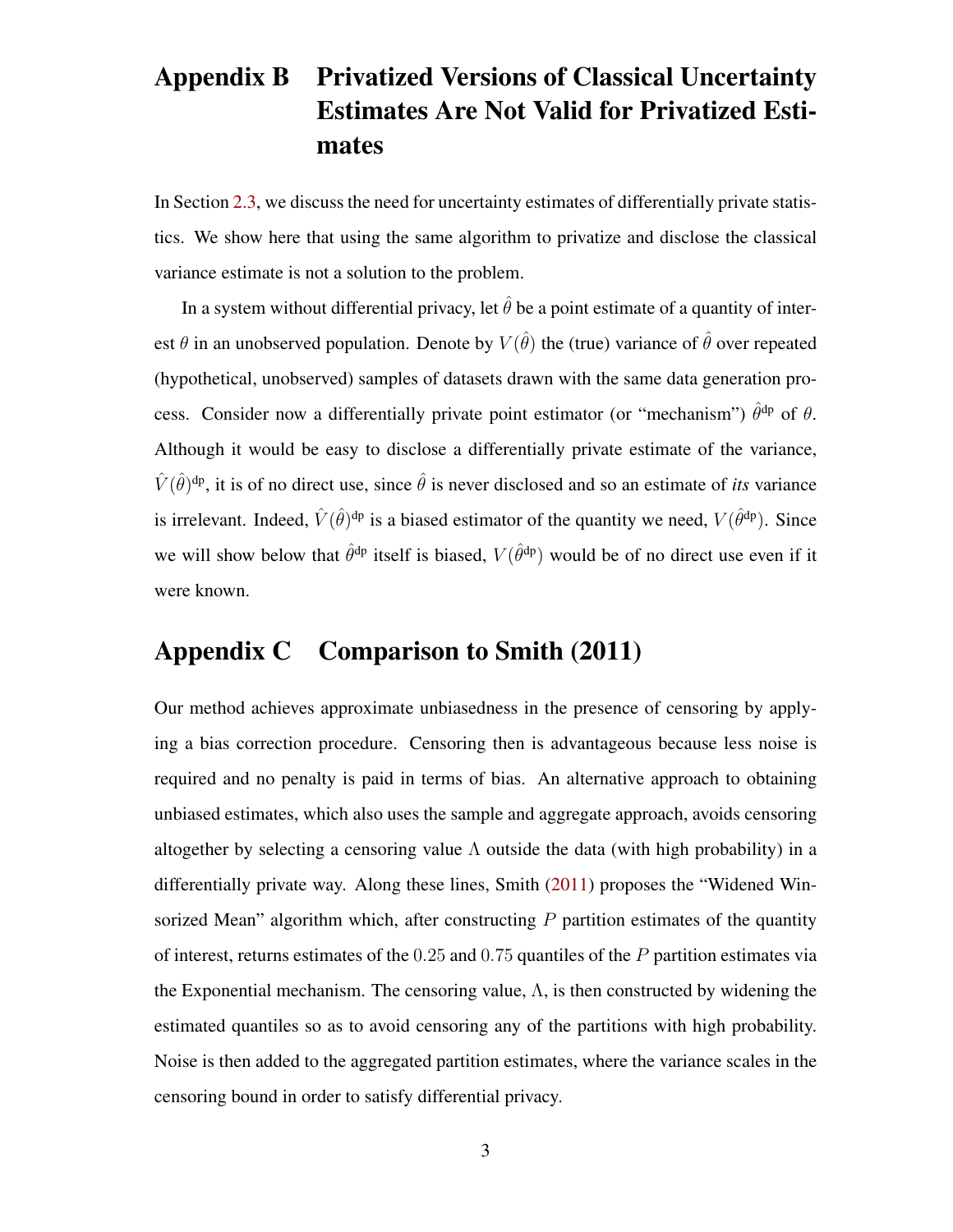However, as we now demonstrate, the approach in Smith [\(2011\)](#page-18-3) requires adding far more noise than our method because  $\Lambda$  must be set so large. Our method benefits from censoring because  $\Lambda$  can be set smaller. The result is that our approach applied to finite datasets can have dramatically more efficient inferences. (We can also marshal in our approach the portion of the algorithm in Smith [2011](#page-18-3) used for discovering the value of  $\Lambda$ at which censoring would begin. When less information is available from prior research than usual, we use this algorithm but set  $\Lambda$  to a smaller value and correct for the censoring, resulting in less noise and more efficiency.)

To demonstrate this point, consider a simple data generating process where we draw 1000 i.i.d. samples of  $n = 10000$  for each value of  $\epsilon$  from Poisson(5). Our quantity of interest is the population mean, which we estimate in  $P =$ √  $\overline{n}$  partitions (as per the advice in Smith [\(2011\)](#page-18-3)) by the sample mean. To ensure we calibrate both methods with an identical privacy budget, we estimate  $\Lambda$  from the data via the Exponential mechanism in both ('Private Quantile Estimation'), allocating an equal privacy budget to this step for both methods. For our procedure, our target  $\Lambda$  censors about  $40\%$  of the partitions with the privacy budget divided equally between the partition mean and the private quantiles.

The results are shown in Figure [1,](#page-5-0) where we compare the Root Mean Square Error (RMSE) of our estimate ('bias adjusted') with Smith [\(2011\)](#page-18-3), as the privacy budget,  $\epsilon$ , varies. The difference is so large that we had to plot the RMSE on the log scale. The figure demonstrates that, at all privacy budgets given, our estimator has substantially lower RMSE. At the lowest privacy budget,  $\epsilon = 0.5$ , Smith's estimator has a RMSE that is 428 times higher than our estimator.

#### <span id="page-4-0"></span>Appendix D Estimates from Partitions

In Section [3.1,](#page-0-0) algorithm Step 1a, we compute  $\hat{\theta}_p$  from the data in partition p,  $D_p$ , via one of two options: (1) Use the same statistical method we would have used if we were able to analyze the entire private dataset. If we make this choice, we must be careful to appropriately scale up this result to the entire dataset when required (a version of "subsampling"; see Politis, Romano, and Wolf [1999\)](#page-18-4). Alternatively, (2) use the general purpose "bag of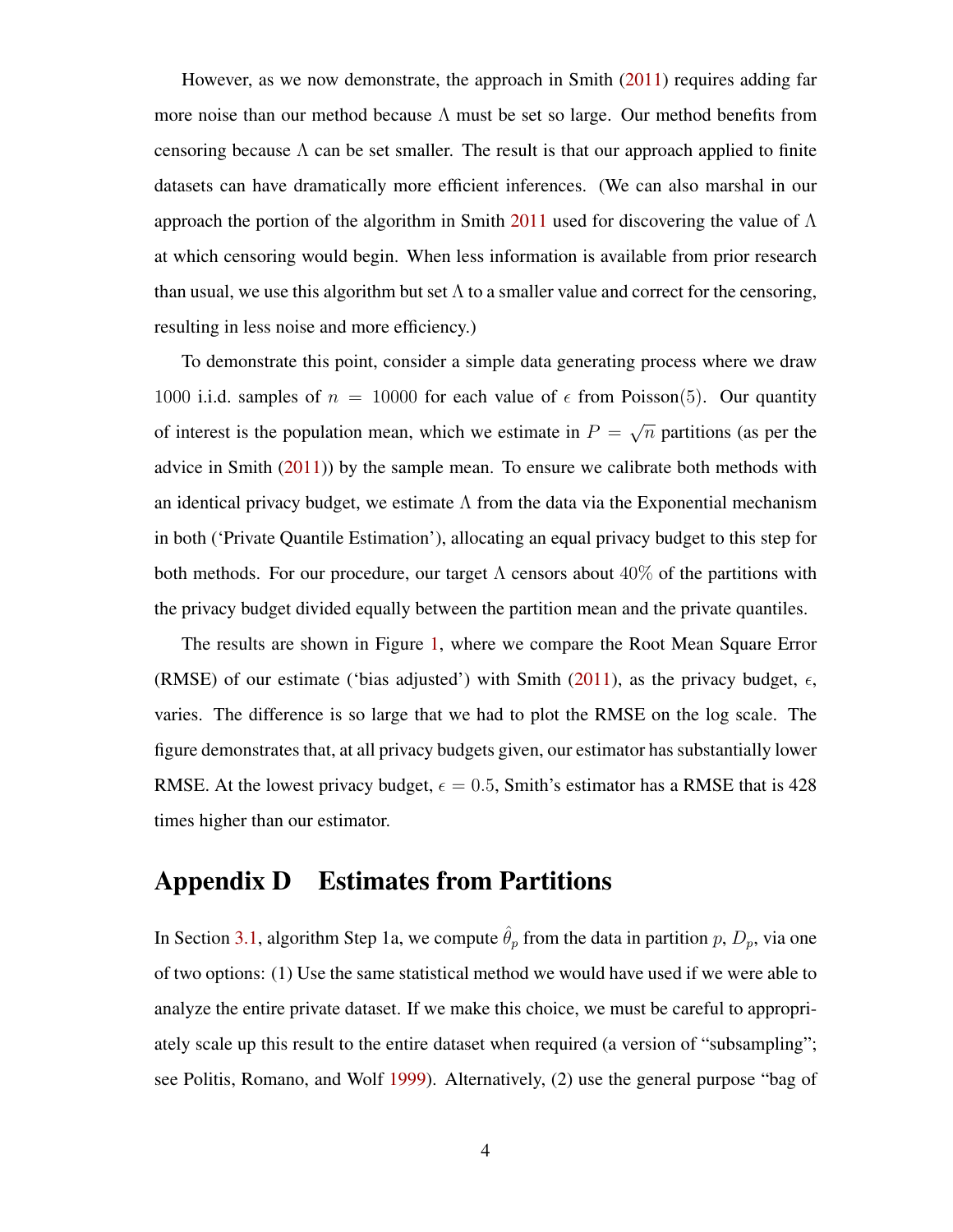<span id="page-5-0"></span>

Figure 1: Root Mean Square Error Comparison of our bias adjusted approach to Smith [\(2011\)](#page-18-3), with the vertical axis on the log scale

little bootstraps" algorithm (Kleiner et al., [2014\)](#page-18-5) so scaling up is automatic.

To implement this optional bag of little bootstraps in partition  $p$ , first repeat these steps B times:

- 1. Simulate bootstrap b (i.e.,  $b = 1, \ldots, B$ ) by sampling one weight for each of the n units in partition p as  $w_b \equiv \{w_{1,b}, \ldots, w_{n,b}\}\sim \text{Multinomial}(N, \mathbf{1}_n/n).$
- 2. Calculate a statistic (an estimate of population value  $\theta$ ) from bootstrapped sample b in partition p:  $\hat{\theta}_{p,b} = s(D_p, w_b)$ , such as a predicted value, expected value, or classification.

Then summarize the set of  $B$  bootstrapped estimates within each partition with a (still unobserved) estimator, which we write generically as  $\hat{\theta}_p$ . Examples include a mean  $\hat{\theta}_p = m(\hat{\theta}_{p,b})$  or the probability of the Democrat winning a majority of the vote,  $\hat{\theta}_p =$  $m[\mathbb{1}(\hat{\theta}_{p,b} > 0.5)].$ 

Under option (1), the necessary scale factors the researcher would need to derive differ depending on the type of estimator and quantity of interest; some quantities, like the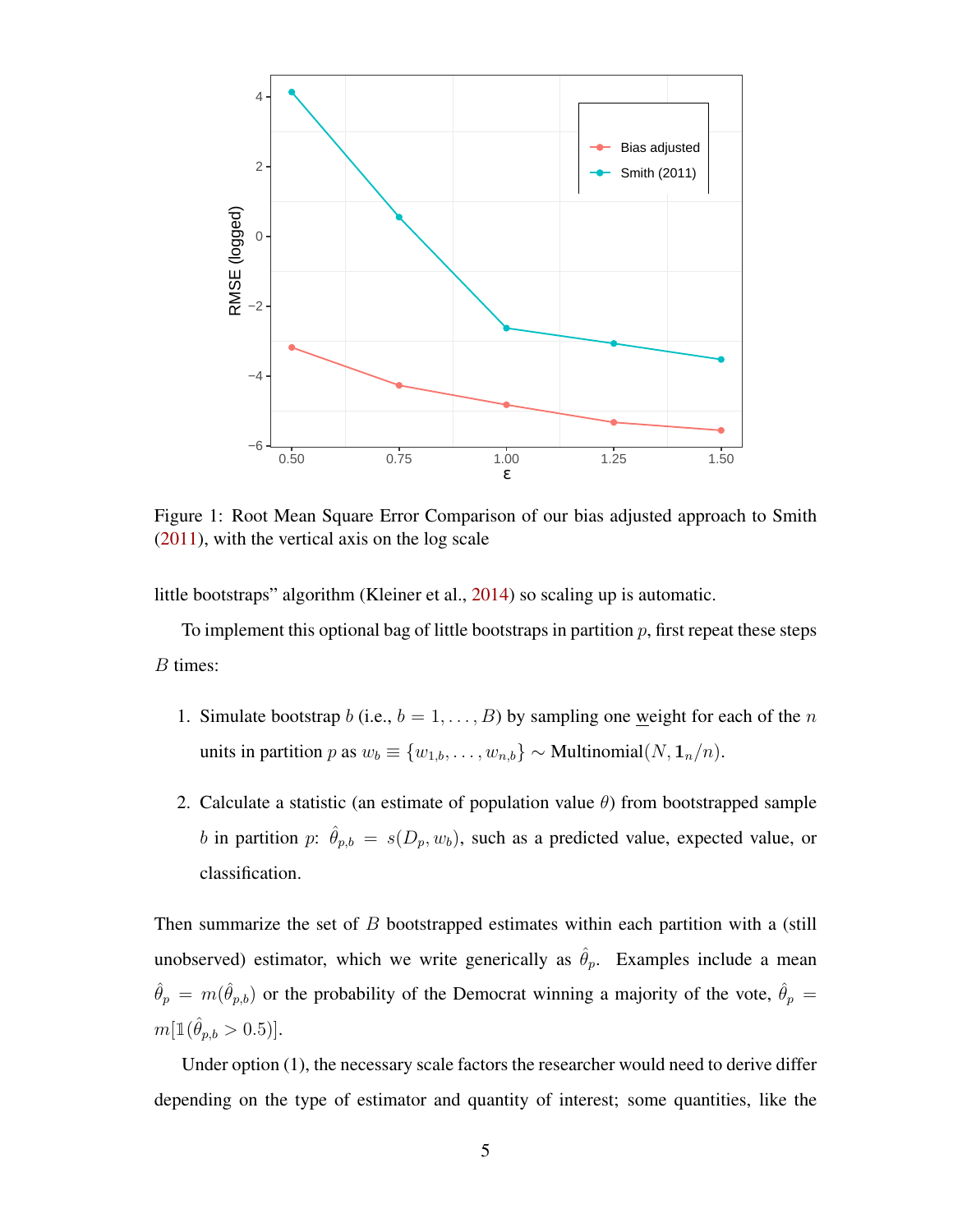variance, are a linear function of  $N$ , but each partition's estimate is a function of  $n$  and so need to be scaled up by a factor of  $(N - n)/n$ .

The bag of little bootstraps in option (2) is computationally more intensive but allows simpler and more flexible estimation strategies for some quantities, such as the probability that a causal effect is greater than zero, estimated by merely counting the proportion of positive bootstrap estimates that meet selected criteria. It is also far less computationally demanding than the standard bootstrap procedures.

#### <span id="page-6-0"></span>Appendix E Bounding Error in The Expected Value

Let  $Z_m \sim \mathcal{N}(\theta, \sigma^2/n)$ . Our goal is to show that  $\mathbb{E} \left[ \hat{\theta}_n^{dp} \right] = \mathbb{E} [c(Z_n, \Lambda)] \pm O(1/\sqrt{2})$  $\overline{n}),$ where  $n \equiv N/P$  and  $c(x,T)$  is a function that censors an input x at  $[-T, T]$ . We will assume that  $\hat{\theta}$  is an asymptotically normal statistic and that  $\mathbb{E}[\hat{\theta}]^3$  =  $\rho < \infty$  (i.e., the estimate has a finite third moment).

We start by writing the expectation as:

$$
\mathbb{E}\left[\hat{\theta}_n^{dp}\right] = \mathbb{E}[c(\hat{\theta}_n, \Lambda)] + \underbrace{\mathbb{E}[V]}_{\text{DP noise}} = \mathbb{E}[c(\hat{\theta}_n^{p}, \Lambda)]
$$

Since  $\mathbb{E}[V] = 0$ . Let  $F_n(x) = \Pr(\hat{\theta}_n^p \leq x)$  and  $p_n(x) = F'_n(x)$ . Therefore:

$$
\mathbb{E}\left[\hat{\theta}_n^{dp}\right] = \int_{-\infty}^{-\Lambda} -\Lambda p_n(x)dx + \int_{-\Lambda}^{\Lambda} x p_n(x)dx + \int_{\Lambda}^{\infty} \Lambda p_n(x)dx
$$

$$
= -\Lambda F_n(-\Lambda) + \int_{-\Lambda}^{\Lambda} x p_n(x) dx + \Lambda (1 - F_n(\Lambda)) \tag{2}
$$

Focusing on the second term, we have that:

$$
\int_{-\Lambda}^{\Lambda} x p_n(x) dx = \left[ x \int p_n(x) dx \right]_{-\Lambda}^{\Lambda} - \int_{-\Lambda}^{\Lambda} \int p_n(x) dx dx
$$

$$
= \Lambda F_n(\Lambda) + \Lambda F_n(-\Lambda) - \int_{-\Lambda}^{\Lambda} F_n(x) dx \tag{3}
$$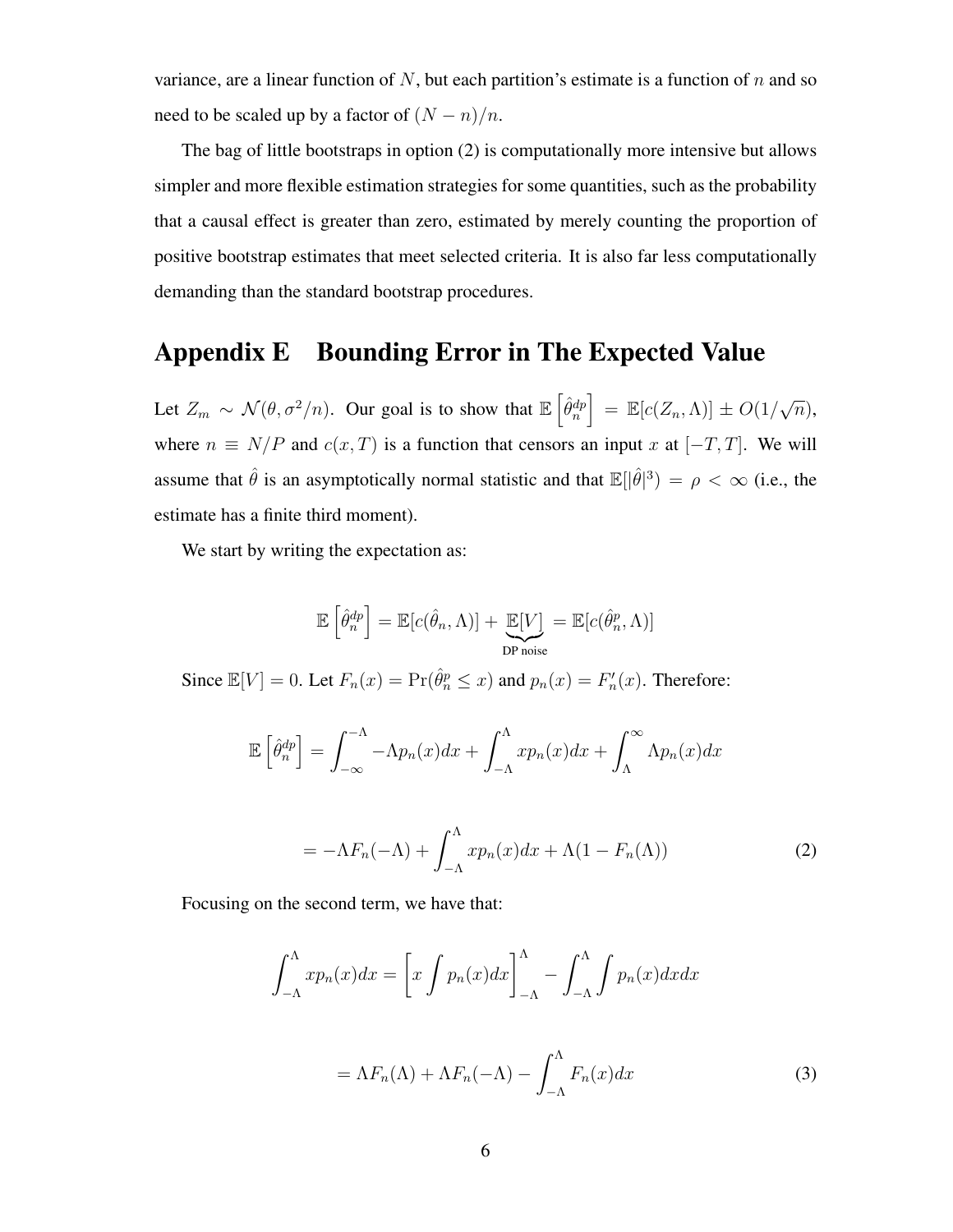Substituting Eqn. (3) into Eqn. (2), we have that

$$
\mathbb{E}\left[\hat{\theta}_n^{dp}\right] = -\Lambda F_n(-\Lambda) + \Lambda F_n(-\Lambda) - \int_{-\Lambda}^{\Lambda} F_n(x)dx + \Lambda(1 - F_n(\Lambda)) + \Lambda F_n(\Lambda)
$$

$$
=\int_{-\Lambda}^{\Lambda} 1/2 - F_n(x) dx \tag{4}
$$

By a similar logic it follows that  $\mathbb{E}[c(Z_n, \Lambda)] = \int_{-\Lambda}^{\Lambda} 1/2 - F_n^*(x) dx$ , where  $F_n^* =$  $Pr(Z_n \leq x)$ . Then, we apply the Berry-Esseen theorem (Feller, [1971,](#page-18-6) Section 16.5) to Eqn. (4), and denote by  $C$  a positive constant, which yields:

$$
\int_{-\Lambda}^{\Lambda} 1/2 - F_n(x) dx = \int_{-\Lambda}^{\Lambda} 1/2 - F_n^*(x) \pm \frac{C\rho}{\sigma^3 \sqrt{n}} dx
$$

$$
= \mathbb{E}[c(Z_n, \Lambda)] \pm \frac{2\Lambda C\rho}{\sigma^3 \sqrt{n}}
$$

Recognizing the alternative formulation of  $\mathbb{E}[c(Z_n,\Lambda)]$ , we obtain our desired result:

$$
E\left(\hat{\theta}_n^{dp}\right) = -\alpha_1 \Lambda + (1 - \alpha_2 - \alpha_1)\theta_T + \alpha_2 \Lambda \pm O(1/\sqrt{n}),\tag{5}
$$

where

$$
\theta_T = \theta + \sigma / \sqrt{n} \cdot \left( \frac{\mathcal{N}(-\Lambda \mid \theta, \sigma^2/n) - \mathcal{N}(\Lambda \mid \theta, \sigma^2/n)}{1 - \alpha_2 - \alpha_1} \right).
$$

#### <span id="page-7-0"></span>Appendix F Software Design

We recommend data access systems that use our procedures allow a wide range of statistical methods and quantities of interest. Researchers should be able to choose almost any quantity to estimate and almost any statistical model. Given the limited privacy budget, researchers will want to choose which quantities to disclose selectively. For example, instead of logit coefficients, researchers would typically be more interested in reporting relative risks, probabilities, or risk differences (King, Tomz, and Wittenberg, [2000;](#page-18-7) King and Zeng, [2002\)](#page-18-8). Even regression coefficients are often best replaced by quantities like a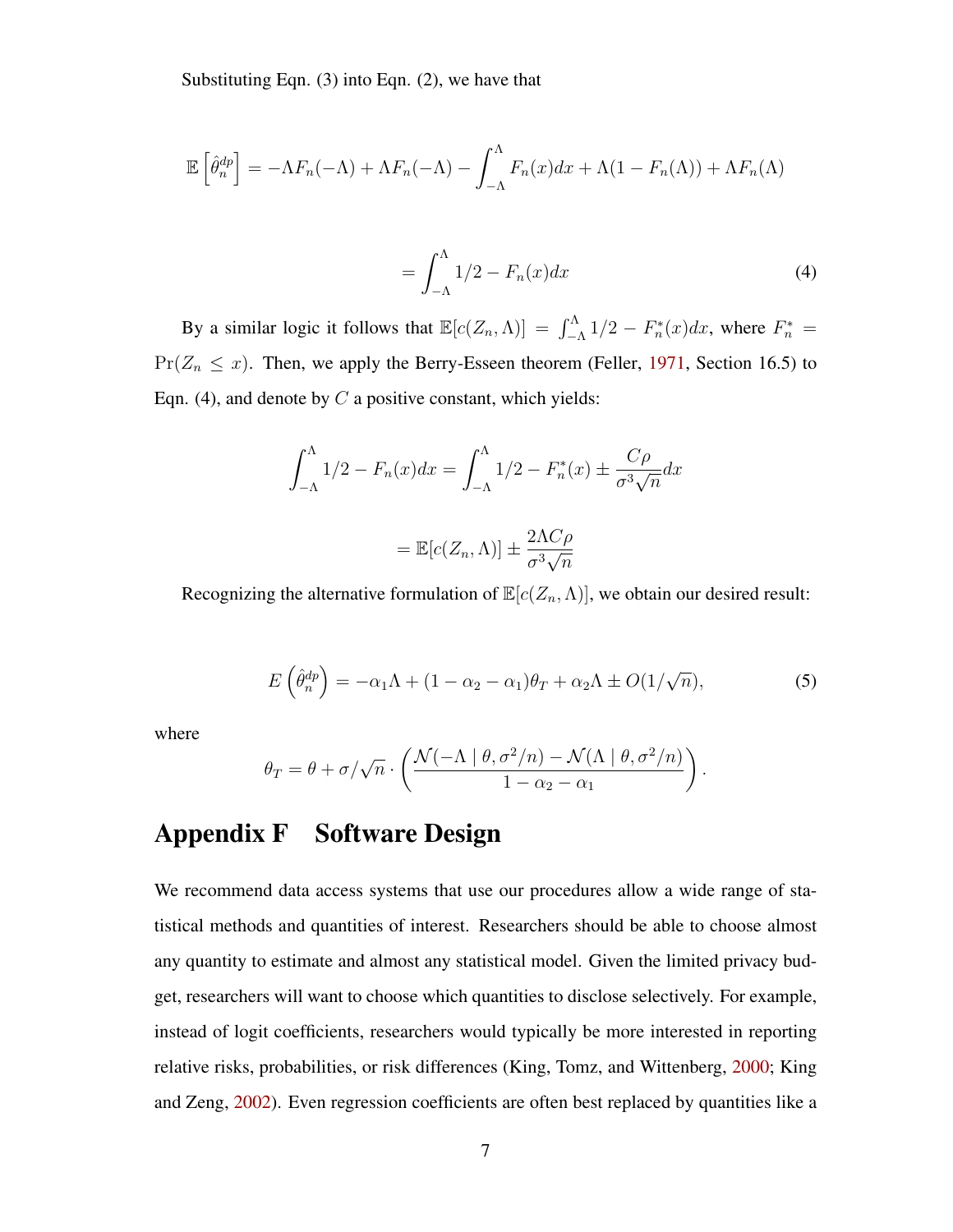predicted value, the probability a party's candidate wins the election, or a first difference. Software should allow researchers to submit statistical code to be checked and included, since the algorithm can wrap around any legitimate statistical procedure.

Designing the user interface to encourage best statistical practices can be valuable. This is especially so for users unfamiliar with differential privacy. One simple procedure is to provide a simulated dataset (without leaking any privacy from the real dataset) so users can compare the results from runs with and without privacy protections and get a feel for how to do data analysis within the framework.

For estimation, we note that  $\alpha_2$  is bounded to the unit interval, and so we could set  $\Lambda_{\alpha} = 1$  without risk of censoring, but this would overstate this parameter's sensitivity by a factor of two (since we are paying from the privacy budget in anticipation of  $\alpha$  being negative, which is impossible). Instead of resolving this issue by changing the expression for censoring and S, we do so more conveniently, without changing the notation (or code) above, by simply reparameterizing as  $\beta = \alpha_2 - 0.5$ , setting  $\Lambda_{\beta} = 0.5$ , estimating and disclosing  $\beta$ , and then solving to obtain our estimate of  $\alpha_2$  before using it to solve our three equations.

Useful approaches also exist for unusual situations where little information about  $\Lambda$  is available; see Appendix [C](#page-3-1) and Liu and Talwar  $(2018)$ .

Finally, under the topic of "do not try this at home," data providers should understand that a differentially private data access system involves details of implementation not covered here. These include random number generators, privacy budgets, parallelization, security, authentication, and authorization. They also involve avoiding side attacks on the timing of the algorithm, statistical methods that occasionally fail (e.g., due to collinearity in regression or, in logit, perfect discrimination), the privacy budget, and the state of the computer system (e.g., Garfinkel, Abowd, and Powazek, [2018;](#page-18-10) Haeberlen, Pierce, and Narayan, [2011\)](#page-18-11).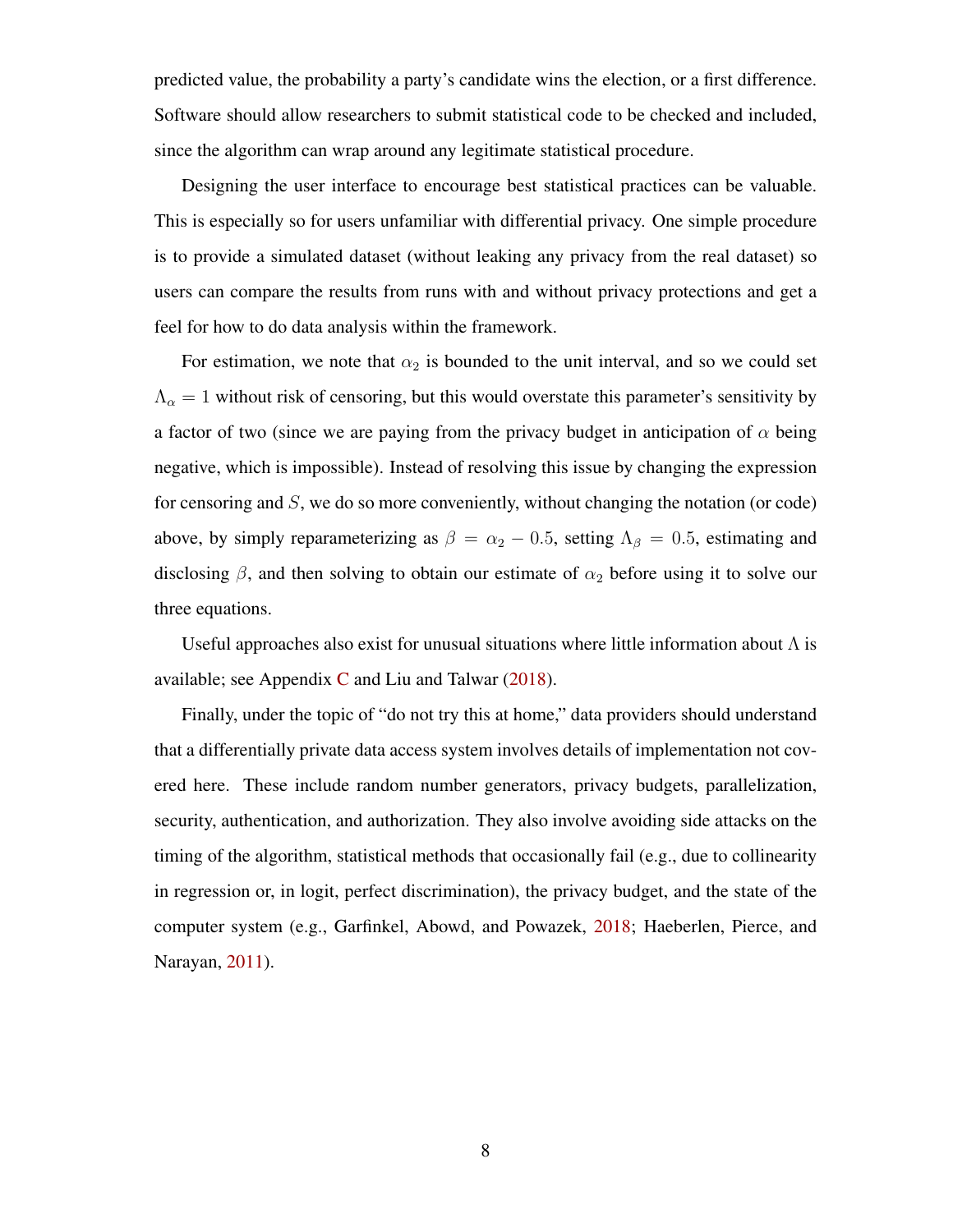#### <span id="page-9-0"></span>Appendix G Variance Estimation Derivations

We derive our method of variance estimation outlined in Section [4.2.](#page-0-0) Our goal is to use the output from our point estimate algorithm to compute  $\hat{V}(\tilde{\theta}^{dp})$ . We do this without any additional tax on the privacy budget. Using notation  $(i)$  to denote the *i*th simulation, we write:

<span id="page-9-1"></span>
$$
\hat{\theta}^{\mathrm{dp}}(i), \hat{\alpha}_2^{\mathrm{dp}}(i) \sim \mathcal{N}\left(\begin{bmatrix} \hat{\theta}^{\mathrm{dp}} \\ \hat{\alpha}_2^{\mathrm{dp}} \end{bmatrix}, \begin{bmatrix} \hat{V}(\hat{\theta}^{\mathrm{dp}}) & \widehat{\mathrm{Cov}}(\hat{\alpha}_2^{\mathrm{dp}}, \hat{\theta}^{\mathrm{dp}}) \\ \widehat{\mathrm{Cov}}(\hat{\alpha}_2^{\mathrm{dp}}, \hat{\theta}^{\mathrm{dp}}) & \widehat{V}(\hat{\alpha}_2^{\mathrm{dp}}) \end{bmatrix}\right).
$$
(6)

To implement this procedure we require intermediate quantities  $\hat{V}(\hat{\theta}^{\text{dp}})$ ,  $\hat{V}(\hat{\alpha}_2^{\text{dp}})$  $_2^{\text{ap}}$ ), and  $\widehat{\mathrm{Cov}}(\hat{\alpha}_2^{\mathrm{dp}})$  $\hat{\theta}_2^{\text{dp}}$ , which we show below can be written as functions of information already disclosed. We plug these into Equation [6](#page-9-1) and repeatedly draw  $\{\hat{\theta}^{\text{dp}}(i), \hat{\alpha}^{\text{dp}}_2\}$  $_2^{\text{dp}}(i)$ , each time bias correcting via the procedure in Section [4.1](#page-0-0) to compute  $\tilde{\theta}^{dp}(i)$ . Finally, we compute the sample variance over these simulations to yield our estimate  $\hat{V}(\tilde{\theta}^{\text{dp}})$ .

We decompose the two variance parameters using the results following Equation [7.](#page-0-0) The first we write as  $\hat{V}(\hat{\theta}^{dp}) = \hat{V}(\hat{\theta}) + S_{\hat{\theta}}^2$ , where  $\hat{V}(\hat{\theta})$  is the variance of the mean over P draws from a normal censored at  $[-\Lambda, \Lambda]$  (divided by P), and  $S^2_{\hat{\theta}}$  is the variance of the differentially private noise. The distribution from which this variance is calculated then is a three component mixture (see Equation [9](#page-0-0) in the paper). The first component is a truncated normal with mean  $\theta_T$ , and bounds  $[-\Lambda, \Lambda]$ ; the two other components are the spikes at  $\Lambda$  and  $-\Lambda$ . Begin with the following generic formula for the variance of the mean of draws from a 3-component mixture distribution with weights  $w_i$ , and component mean and variances of  $E[\theta_i]$ ,  $\sigma_i^2$  respectively:

$$
V(\hat{\theta}) = \frac{1}{P} \cdot \left( \left[ \sum_{i=1}^{3} w_i (E[\hat{\theta}_i]^2 + \sigma_i^2) \right] - E[\hat{\theta}]^2 \right)
$$
 (7)

with weights  $w = [(1 - \alpha_1 - \alpha_2), \alpha_2, \alpha_1]$ , and with means for the spikes at  $E[\hat{\theta}_2] = \Lambda$ , and  $E[\hat{\theta}_3] = -\Lambda$  and variances  $\sigma_2^2 = \sigma_3^2 = 0$ . Then, rearranging Equation [9,](#page-0-0) we write the truncated normal mean as

<span id="page-9-3"></span><span id="page-9-2"></span>
$$
E[\hat{\theta}_1] \equiv \theta_T = \frac{E[\hat{\theta}] - \Lambda(\alpha_1 + \alpha_2)}{1 - \alpha_2 - \alpha_1}.
$$
\n(8)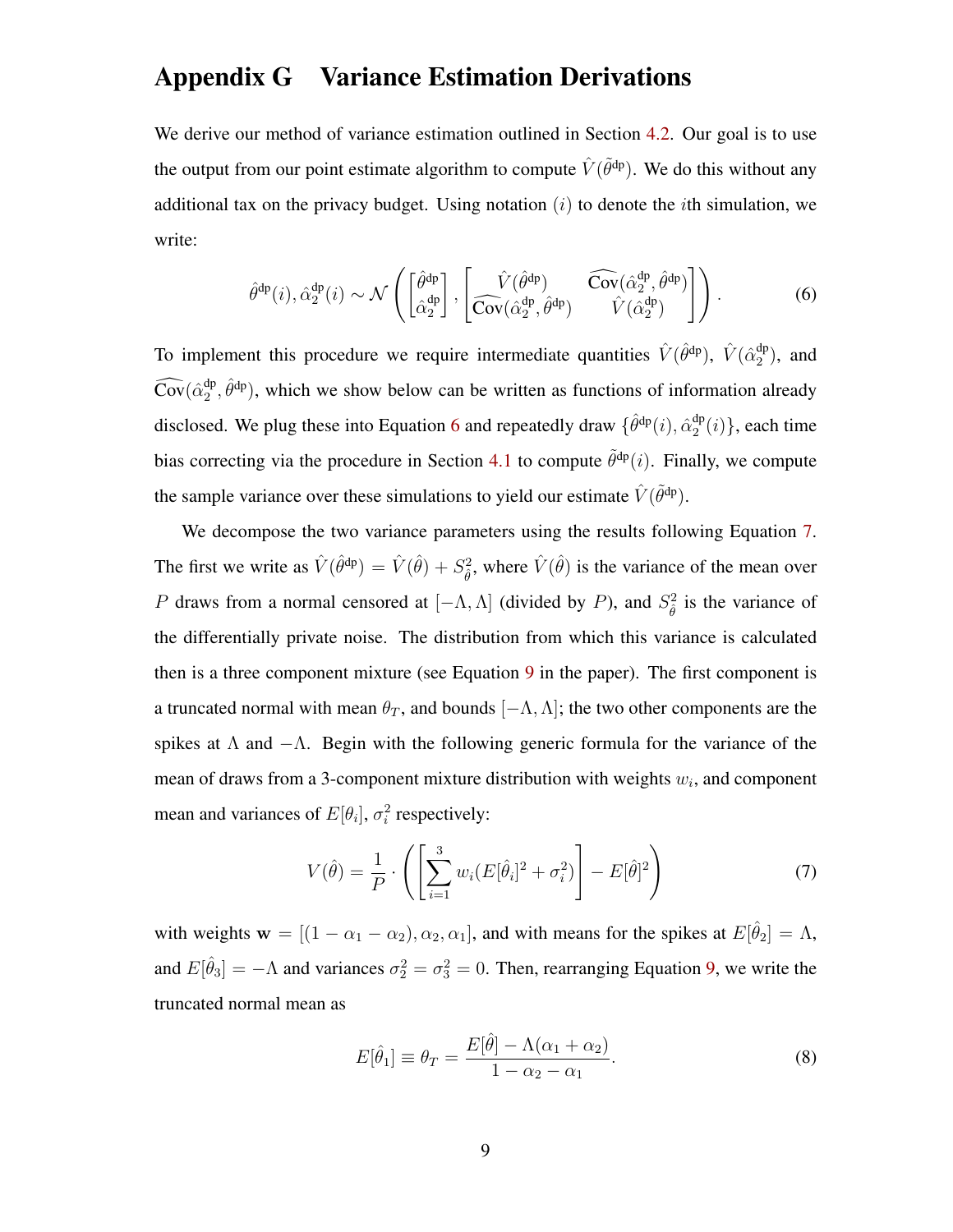and we express the variance of the truncated normal as

$$
\sigma_1^2 = \sigma^2 \left[ 1 + \frac{\left(\frac{-\Lambda - \theta}{\sigma}\right)Q_1 - \left(\frac{\Lambda - \theta}{\sigma}\right)Q_2}{1 - \alpha_2 - \alpha_1} - \left(\frac{Q_1 - Q_2}{1 - \alpha_2 - \alpha_1}\right)^2 \right] \tag{9}
$$

where  $Q_1 = \frac{1}{\sqrt{2}}$  $\frac{1}{2\pi}$ exp  $\left(-\frac{1}{2}\right)$  $rac{1}{2}$   $\left(\frac{-\Lambda-\theta}{\sigma}\right)$  $\left(\frac{\Lambda-\theta}{\sigma}\right)^2$  and  $Q_2=\frac{1}{\sqrt{2}}$  $\frac{1}{2\pi}$ exp  $\left(-\frac{1}{2}\right)$  $rac{1}{2}(\frac{\Lambda-\theta}{\sigma})$  $\left(\frac{-\theta}{\sigma}\right)^2$ .  $\sigma^2$  is the variance of the distribution from which partitions are drawn (before censoring).

We now use these results to fill in Equation [7:](#page-9-2)

$$
V(\hat{\theta}) = \frac{1}{P} \cdot \left( \left(1 - \alpha_2 - \alpha_1\right) \left(\theta_T + \sigma_1^2\right) + \Lambda^2 (\alpha_2 + \alpha_1) - E[\hat{\theta}]^2 \right). \tag{10}
$$

Finally, our estimator of this variance simply involves plugging in for  $\{\hat\alpha_1,\hat\alpha_2,\tilde\theta^{\rm dp},\sigma^{\rm dp},\hat\theta^{\rm dp}\}$ the values  $\{\alpha_1, \alpha_2, \theta, \sigma, E[\hat{\theta}]\}$ , respectively.

Next, we decompose the second parameter of the variance matrix of Equation [6](#page-9-1) in the same way:  $\hat{V}(\hat{\alpha}_2^{\text{dp}})$  $\binom{dp}{2}$  =  $V(\hat{\alpha}_2) + S^2_{\hat{\alpha}}$ , the first component of which is the variance of the proportion of partitions that are censored (prior to adding noise). We represent whether a partition is censored or not by an indicator variable equal to 1 with probability  $\alpha_2$ : If  $A_p =$  $\mathbb{1}(\hat{\theta}_p > \Lambda)$ , then  $\Pr(A_p = 1) = \alpha_2$ . Then the sum of iid binary variables is a binomial, with variance  $V\left(\sum_{p=1}^{P} A_p\right) = P\alpha_2(1-\alpha_2)$ . Plugging  $\hat{\alpha}_2^{\text{dp}}$  $_2^{\text{up}}$  into the decomposition yields

<span id="page-10-0"></span>
$$
\hat{V}(\hat{\alpha}) = \frac{1}{P} (1 - \hat{\alpha}_2^{\text{dp}}) \hat{\alpha}_2^{\text{dp}} + S_{\hat{\alpha}}^2.
$$
\n(11)

Finally, we derive the covariance:

$$
Cov(\hat{\theta}^{dp}, \hat{\alpha}_2^{dp}) = Cov(\hat{\theta}, \hat{\alpha}_2)
$$
 (noise is additive and independent)  
\n
$$
= Cov\left(\frac{1}{P} \sum_{p=1}^P c(\hat{\theta}_p, \Lambda), \frac{1}{P} \sum_{p=1}^P A_p\right)
$$
\n
$$
= \frac{1}{P} Cov\left(c(\hat{\theta}_1, \Lambda), A_1\right) \qquad (\hat{\theta}_p \text{ and } A_p \text{ are iid over } p)
$$
\n
$$
= \frac{1}{P} \left\{ E[c(\hat{\theta}_1, \Lambda)A_1] - E[c(\hat{\theta}_1, \Lambda)E(A_1)] \right\}
$$
\n
$$
= \frac{1}{P} \left\{ E[c(\hat{\theta}_1, \Lambda) | A_1 = 1) - E[c(\hat{\theta}_1, \Lambda) | A_1 = 0] \right\} \alpha_2 (1 - \alpha_2) \qquad (12)
$$

where  $E[c(\hat{\theta}_1, \Lambda) | A_1 = 1] = \Lambda$ , and  $E[c(\hat{\theta}_1, \Lambda) | A_1 = 0] = \theta_T$ , the mean of the truncated normal mean component of the censored normal. We thus use Equation [8](#page-9-3) and plug estimates into Equation [12:](#page-10-0)

$$
Cov(\hat{\theta}^{dp}, \hat{\alpha}_2^{dp}) = \frac{1}{P} \left( \Lambda - \frac{\hat{\theta}^{dp} - \hat{\alpha}_2 \Lambda + \hat{\alpha}_1 \Lambda}{1 - \alpha_2 - \alpha_1} \right) \hat{\alpha}_2 (1 - \hat{\alpha}_2).
$$
 (13)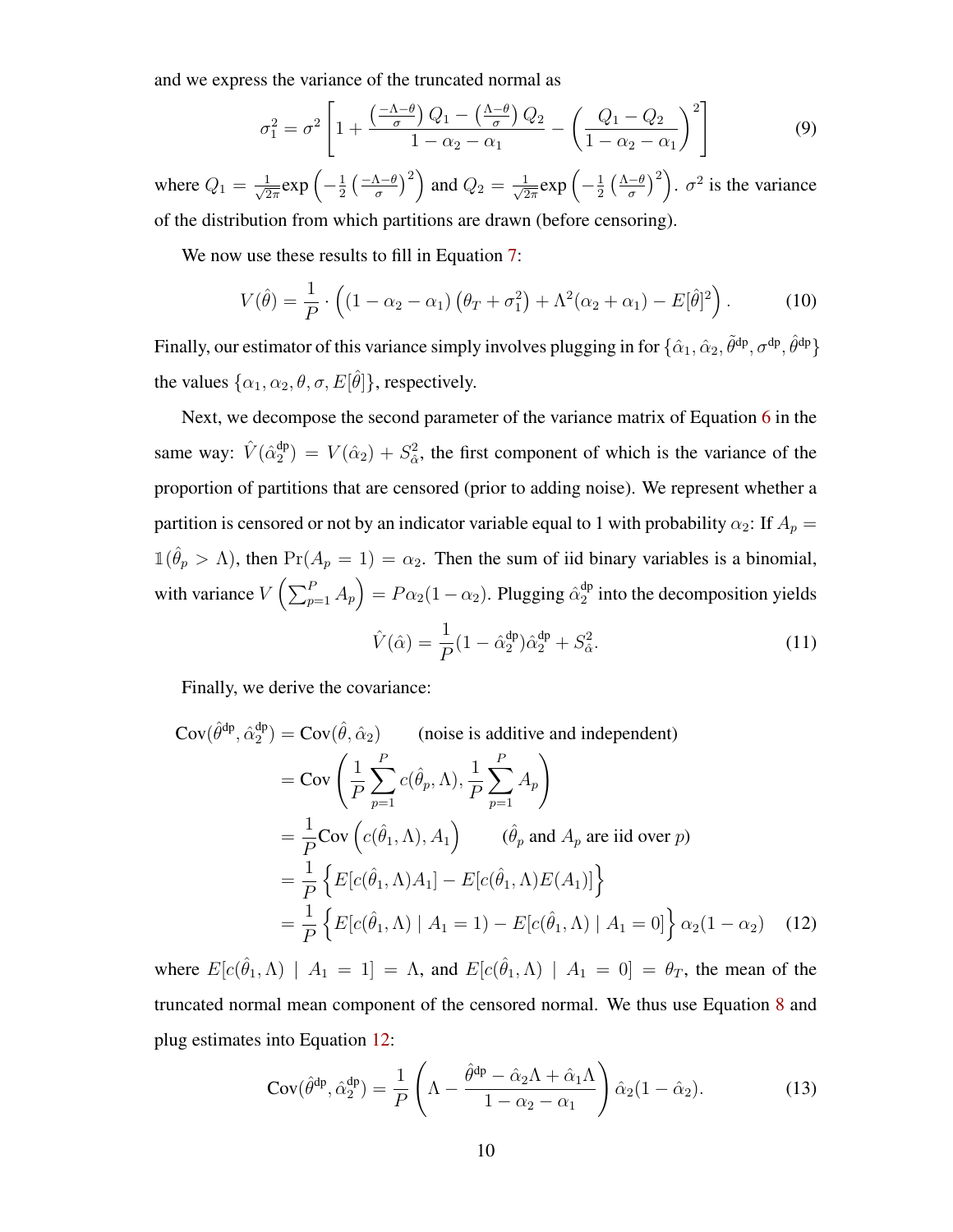#### <span id="page-11-0"></span>Appendix H Additional Simulations

In this appendix, we provide additional simulation evidence to demonstrate the performance of our method in finite samples. First, we convey the robustness of our method to an alternative data generating process — and one that is a harder test of our procedure due to the skewed nature of the data, making it harder for the Central Limit Theorem to be approximated by a fixed sample size. Specifically, we draw  $X_i \sim \text{Exp}(2)$  for  $i = 1, ..., 200, 000$ , and  $Y_i \sim \text{Bern}(\pi_i)$  where  $\pi = \frac{\exp(\alpha + \beta X_i)}{\exp(\alpha + \beta X_i) + 1}$  and  $\alpha = \beta = 0.25$ . Our quantity of interest is  $\beta$ .

We simulate 250 data sets for a range of privacy budgets (quantified by  $\epsilon$ ), and divide the data set into  $P = 100$  partitions, yielding a sample size of 2000 per partitions. We set  $\lambda$  such that 30% of partitions were censored on average.

Our results are shown in Figures [2](#page-11-1) which show that our estimator,  $\tilde{\theta}$ , correct for the bias in the censored estimate,  $\hat{\theta}$ , across a range of privacy budgets. Our standard error estimate align approximately with the true standard deviation of the estimate, although slightly conservative on average for smaller values of  $\epsilon$ .

<span id="page-11-1"></span>

Figure 2: Performance in Non-normal Data

Second, we show in Figure [3](#page-12-1) how our procedure performs across a variety of partition sizes  $(P)$  for a fixed privacy budget, sample size and censoring level, using the DGP used in our main simulations. When  $P$  is small, we see that both our bias-corrected estimate  $(\tilde{\theta}^{dp})$  and the estimate without corrections  $(\hat{\theta}^{dp})$  are biased. Our estimate is biased because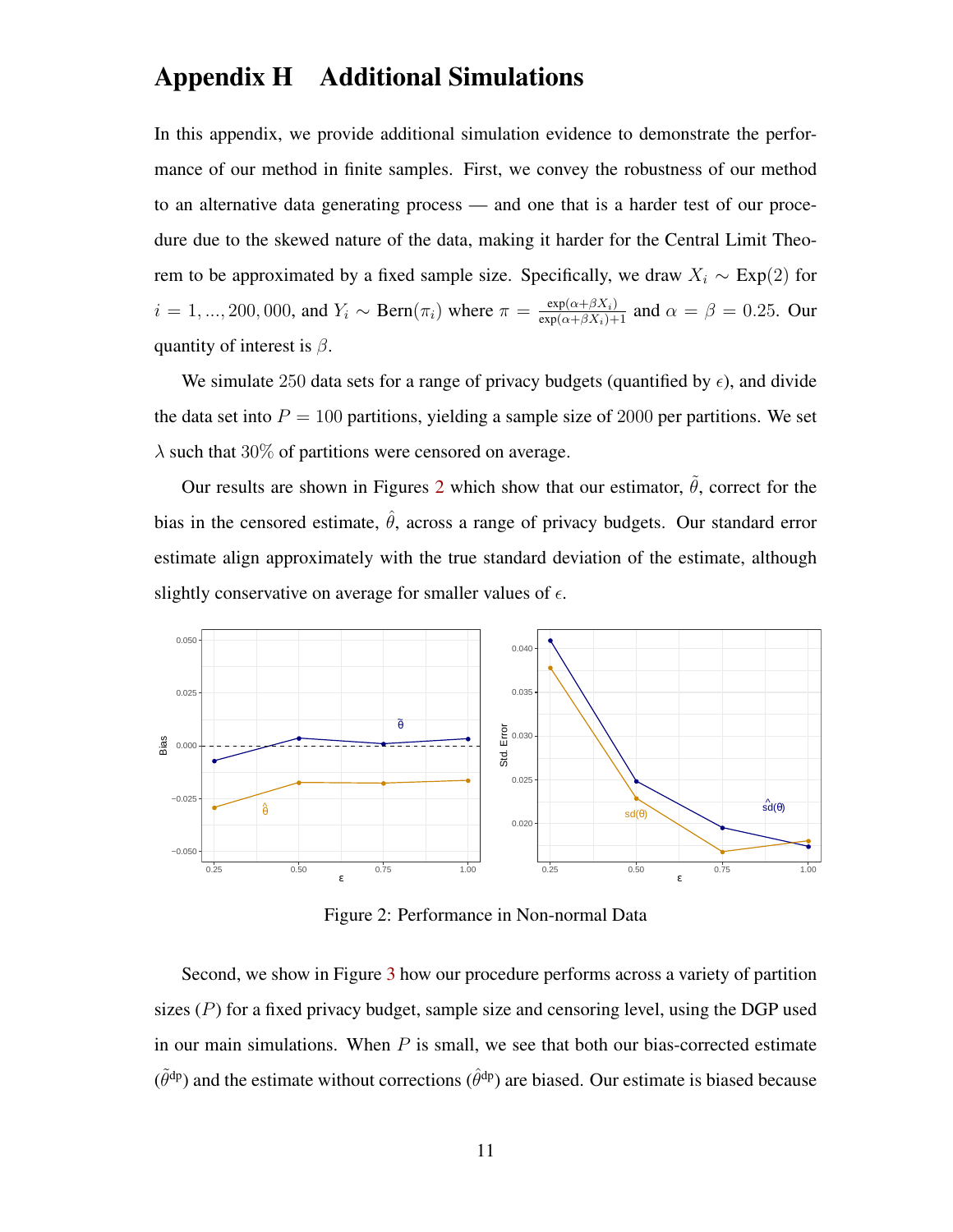the noise is high with low  $P$  and because, when  $P$  is low, our estimate of the censoring level is extremely noisy (note however that in simulations where we use the bag-of-littlebootstraps to estimate the proportion of censored partitions, we perform more favorably with low P, since the asymptotics of this estimator are in n rather than  $P$ ). However, when P reaches 200, our procedure corrects the bias from censoring very effectively. Even when P is 500 (and so the partition level sample size is only  $n = 20$ ) our procedure appears to perform well for this DGP. We have found that such a small sample size can be less optimal for other estimators and in skewed data however, such as the example above. As we discuss in the paper, analysts should consider the trade-off between noise and the partition-level sample size when choosing P.

<span id="page-12-1"></span>

Figure 3: Performance across different values of P (number of data partitions) for a fixed privacy budget ( $\epsilon = 1$ ) and sample size ( $N = 100k$ ).

#### <span id="page-12-0"></span>Appendix I A "True Negative" Example

This appendix provides an example of where our procedure fails, followed by an explanation for why it fails along with recommendations for how to avoid the problem. We do this by further analysis of the data in the example on the "Effect of Affirmative Action on Bureaucratic Performance in India" in Section [6](#page-0-0) of the paper.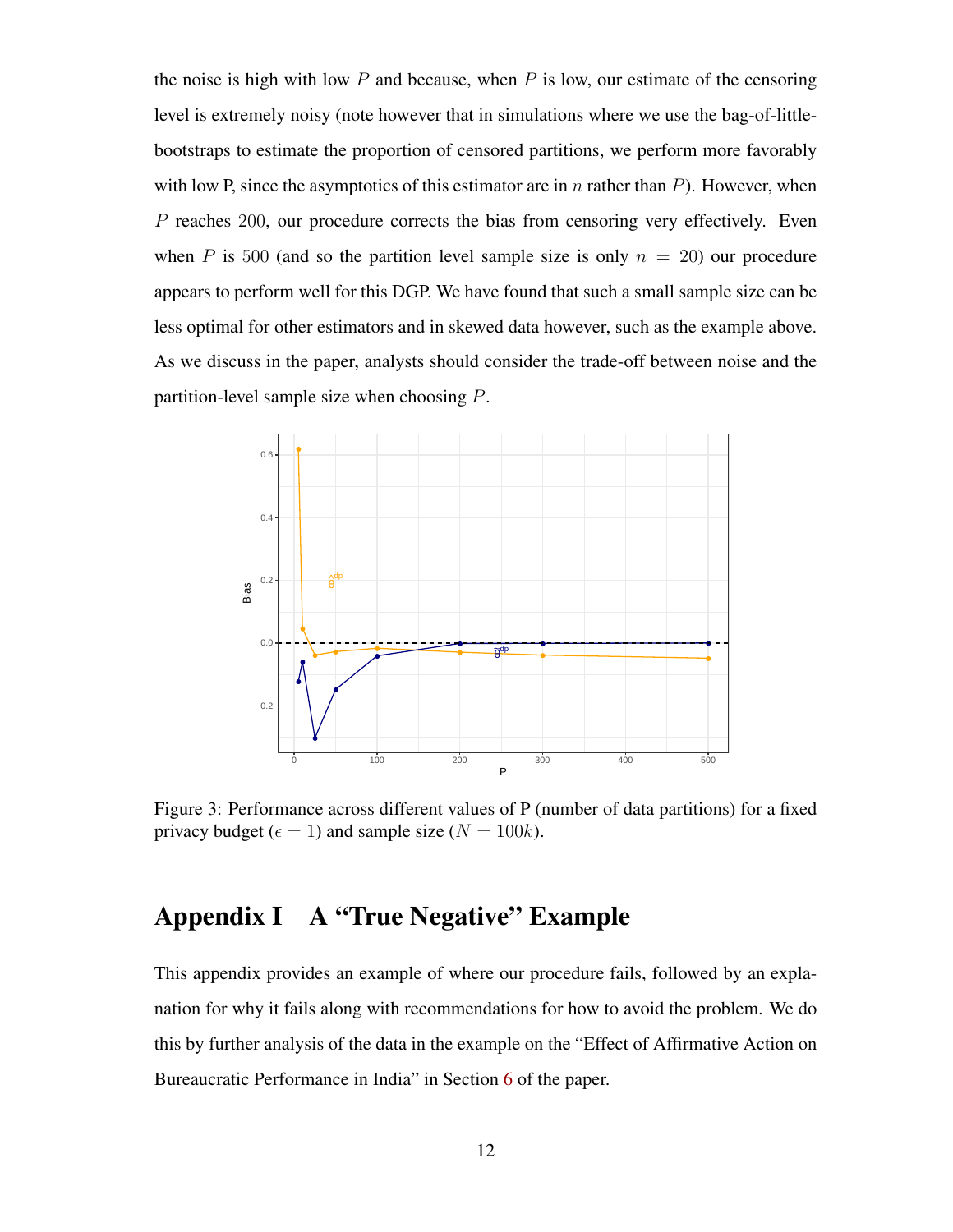To do this, we extend the analysis by including state level fixed effects, of which there are 25 in total. Including state-level (or other geography-based) fixed effects is a common data analysis procedure across political science, designed to control for unmeasured confounders that are collinear with state geography.

We present our results for the same quantity of interest in the text from this alternative specification in Figure [4.](#page-13-0) With the fixed effects, the true effect is about zero with a relatively narrow confidence interval (see the bar at the left of the figure). Our estimate (presented in the middle of the graph) suggests instead that the effect is negative and significantly different from zero.

<span id="page-13-0"></span>

Figure 4: Biased Results

The cause of the problem here is the combination of a relatively small sample size  $(n = 2, 047)$ , a relatively large number of parameters (27), along with too many disjoint partitions ( $P = 150$ ). Each one of these is no problem, but all three together result in some partitions containing zero or very few observations from some states, thus making it either impossible to run the model with all the indicator variables, or leading to extremely imprecise estimates. We can see the imprecision reflected in vastly larger confidence intervals. In this instance, the mean partition estimate does not correspond to the estimate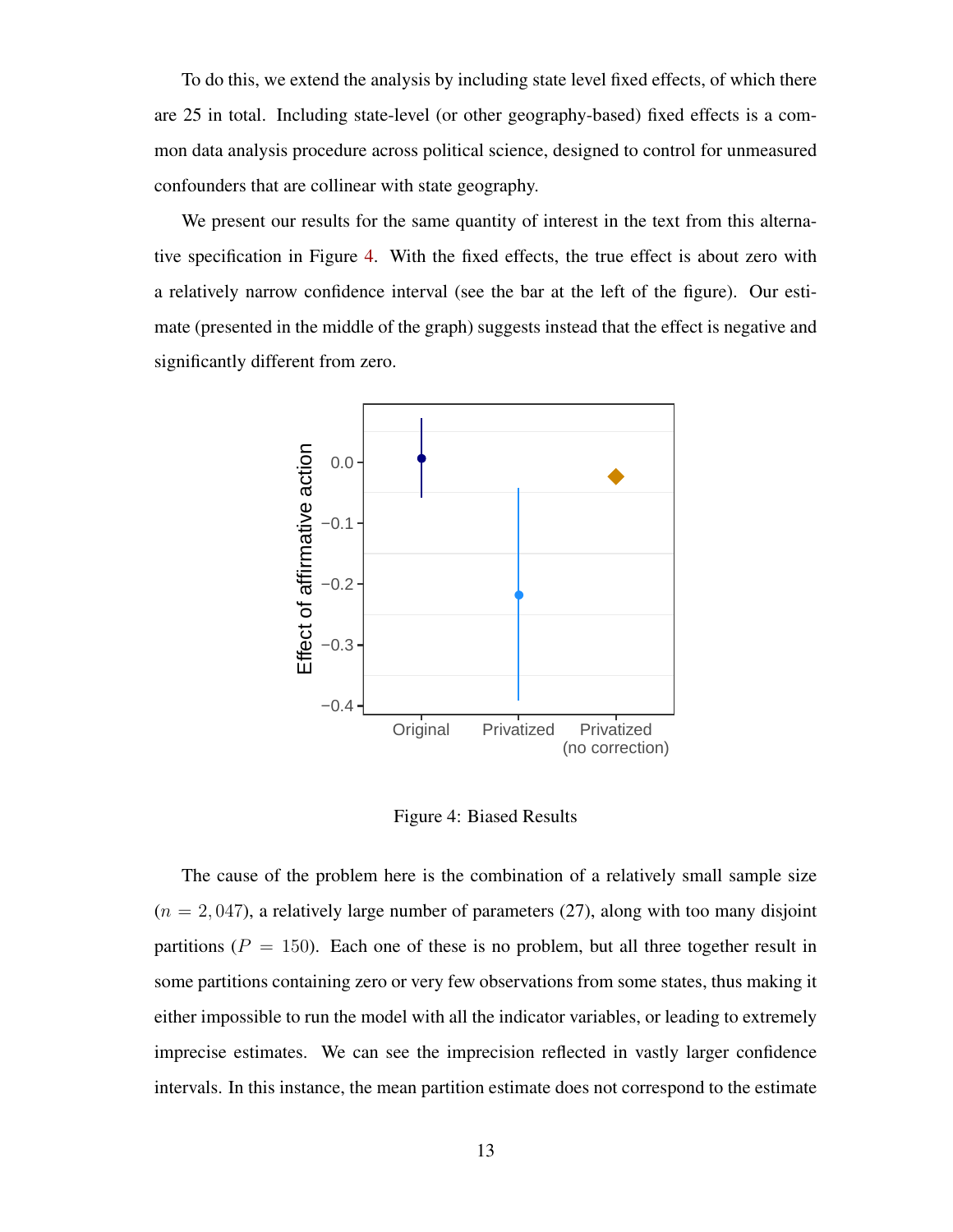on the full sample, and censoring and DP noise further increases the error.

Technically, if at least one partition had no observations from one of the states, the entire procedure would fail to produce an answer at all because of collinearity with the constant term. However, our code follows the coding conventions of most statistical analysis programs by dropping state indicators when no states appear in that sample, which makes sense statistically since controlling for confounding is not necessary for constants.

### <span id="page-14-0"></span>Appendix J Proportion of Observations Effectively Lost to Privacy Protection

We first define L, described in Section [7](#page-0-0) as the proportion of observations effectively lost due to privacy protective procedures, and then show how to estimate it.

Denote  $\hat{\theta}_N$  as the estimator we would calculate if the data were not private and  $\tilde{\theta}_N^{\text{dp}}$  as our estimator — each based on N observations. Then we set as our goal estimating  $N^*$ (with  $N^* < N$ ) such that  $V(\hat{\theta}_{N^*}) = V(\tilde{\theta}_N^{\text{dp}})$ . Because  $V(\hat{\theta}_{N^*}) \propto 1/N^*$  and  $V(\tilde{\theta}_N^{\text{dp}}) \propto$ 1/N, we can write  $V(\hat{\theta}_{N^*}) = N \cdot V(\hat{\theta}_N)/N^* = V(\tilde{\theta}_N^{\text{dp}})$ . We then write the proportionate (effective) loss in observations due to the privacy protective procedures  $L$  as

$$
L = \frac{N - N^*}{N} = 1 - \frac{V(\hat{\theta}_N)}{V(\tilde{\theta}_N^{\text{dp}})}.
$$
 (14)

We estimate the numerator of the second term as  $\hat{\sigma}_{dp}^2/P$ , where  $\hat{\sigma}_{dp}^2$  in the numerator, and the whole denominator, are outputs from our bias correction and variance estimation algorithms (Section [4\)](#page-0-0). So when a dataset has  $N$  observations, but is being provided through a differentially private mechanism, this is the equivalent to the researcher having only  $LN < N$  observations and no privacy protective procedures. The final estimator is then simply:

$$
\hat{L} = 1 - \frac{\hat{\sigma}_{\text{dp}}^2 / P}{V(\tilde{\theta}^{\text{dp}})}.
$$
\n(15)

This estimator summarizes the effect of the differentially private mechanism and the privacy parameters ( $\epsilon$ ,  $\delta$ , and  $\Lambda$ ).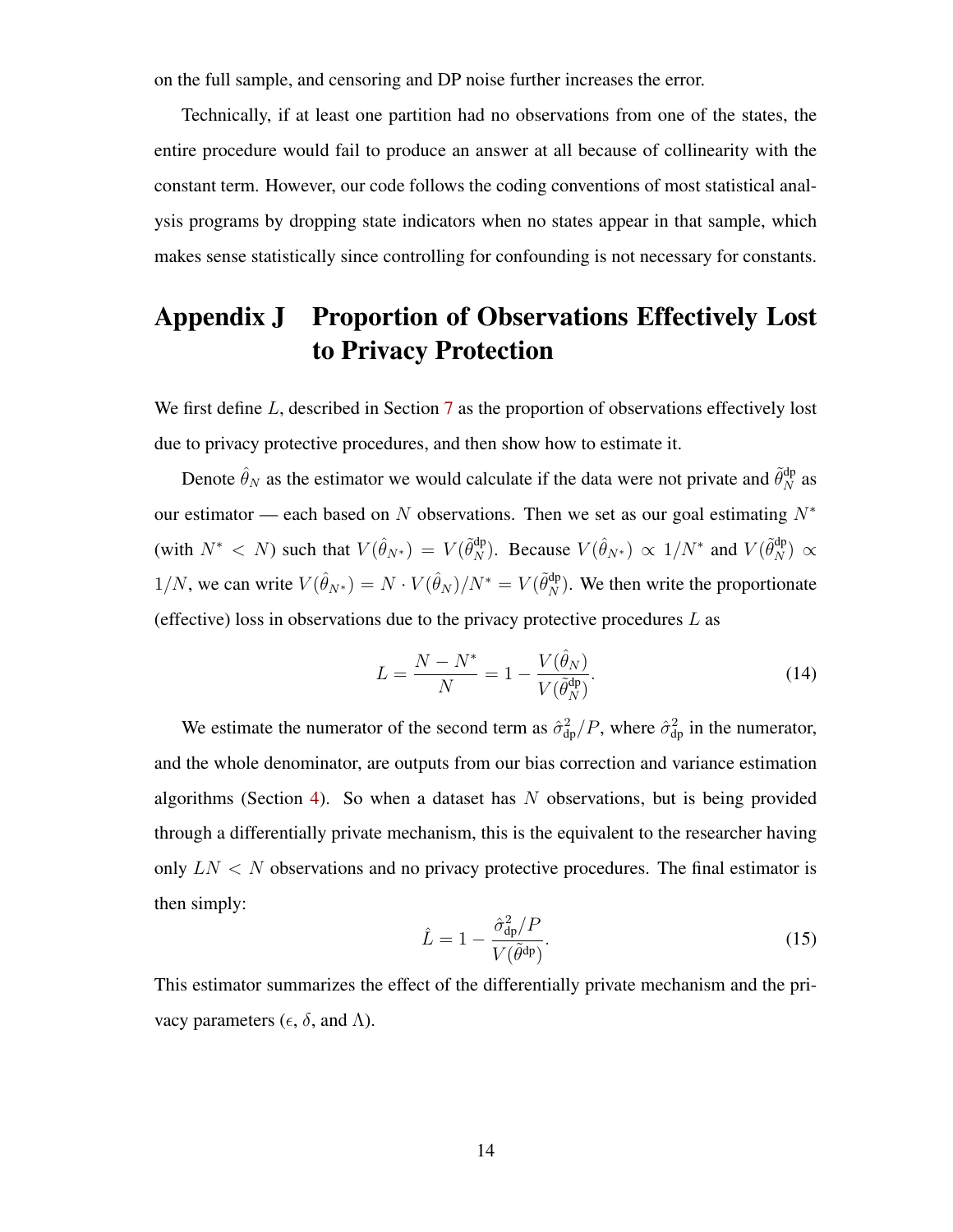## <span id="page-15-0"></span>Appendix K When Privacy Procedures Obscure All Relevant Information

All privacy protective procedures are designed to destroy or hide information by making it more difficult to draw certain inferences from confidential data. These are worthwhile to protect individual privacy and to ensure that data which might not otherwise be accessible at all are in fact available to researchers. However, with the noise and censoring used in differential privacy, some inferences will be so uncertain that no substantive knowledge can be learned. In even more extreme situations, our bias correction procedures, which rely on some information passing through the differential privacy filters, would have no leverage left to do their work. In this appendix, we develop a *rule of thumb* that suggests when privacy protected data analysis becomes like trying to get blood from a stone:  $\max(\alpha_1, \alpha_2) > 0.6$  or  $\epsilon P < 100$  (also, if  $\epsilon P \gg 100$  then  $\max(\alpha_1, \alpha_2)$  could be even larger before a problem occurs). If an analysis is implicated by this rule of thumb, then it is best to rerun the analysis with more partitions, use more of the privacy budget, or adjust  $\Lambda$ . If none of these are possible, then the only options are to negotiate with the data provider for a larger privacy budget allocation, collect more data, or abandon inquiry into this particular quantity of interest.

Recall that we attempt to choose  $\Lambda$  in order that each  $\hat{\theta}_p \in [-\Lambda, \Lambda]$ . We then keep this interval fixed and study the distribution of the mean  $\hat{\theta} = \frac{1}{R}$  $\frac{1}{P} \sum_{p=1}^{P} \hat{\theta}_p$ , which has a variance P times smaller than the distribution of  $\hat{\theta}_p$ . Now consider the unusual edge case where so much noise is added that  $|\hat{\theta}^{dp}| \gg \Lambda$  (in contrast to a small deviation, which has little consequence). In this extreme situation, using  $\hat{\theta}^{dp}$  as a plug-in estimator for  $E(\hat{\theta}^{dp})$  no longer works because no values of  $\theta$  and  $\sigma^2$  can be logically consistent with it, given  $\Lambda$ ; in some ways, such a result even nonsensically suggests that  $\sigma^2 < 0$ .

In this situation, we could simply stop and declare that no reasonable inference is possible and, if we do, we wind up with an analogous rule of thumb. However, to build intuition for this rule, we now show what happens if we try to accommodate this edge case computationally. Thus, if  $\hat{\theta}^{dp} > \Lambda$  we learn that  $e > 0$  (where e is the differentially private error defined in Equations [4-5\)](#page-0-0), and so we replace  $\hat{\theta}^{dp}$  with  $\check{\theta}^{dp} \equiv \hat{\theta}^{dp} - S \frac{\sqrt{2}}{2}$  $\frac{\sqrt{2}}{2}$  $\frac{2}{\pi}$ , where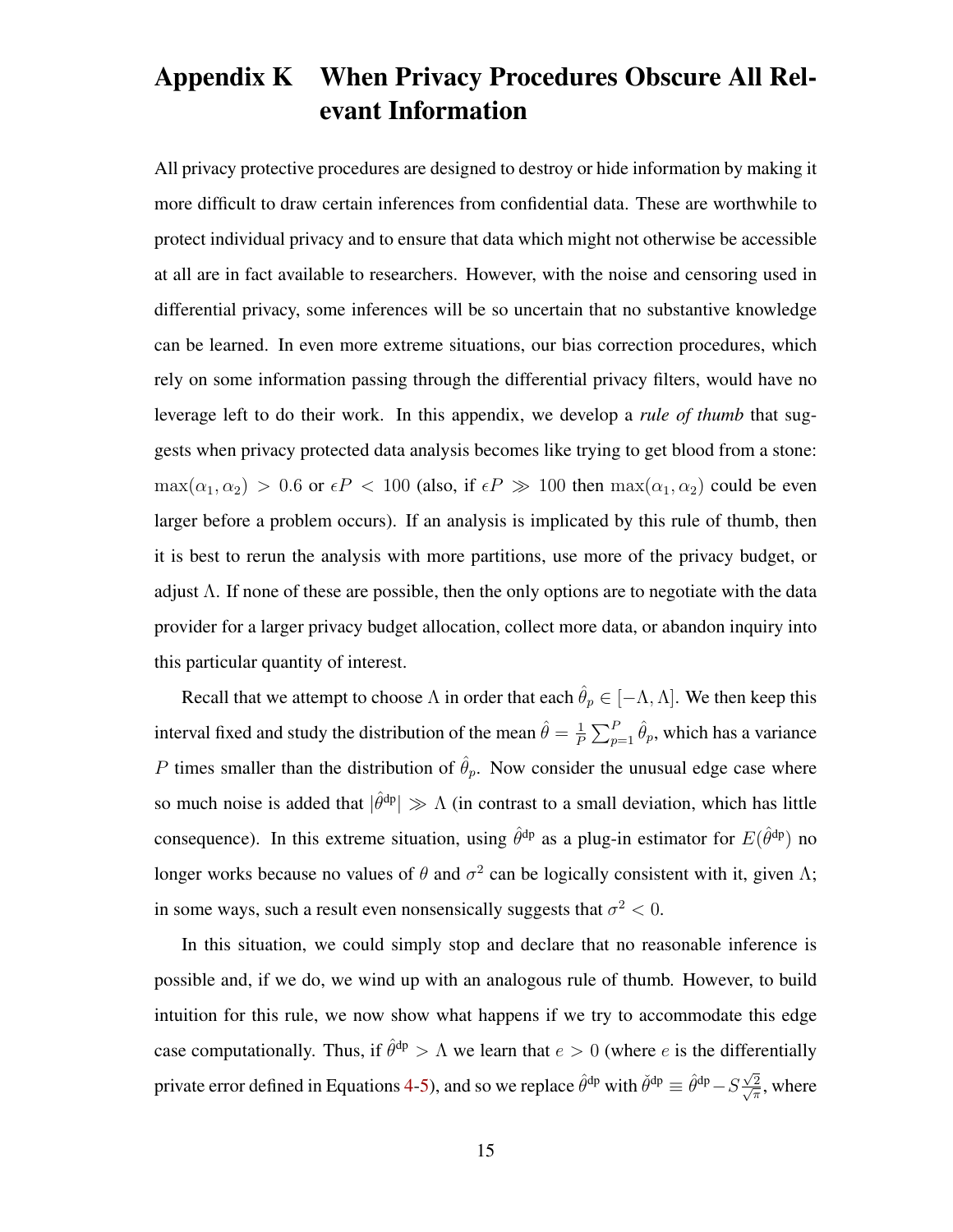the second term is  $E(e|\hat{\theta}^{dp} > \Lambda) = E(e|e > 0)$ . This adjustment makes the system of equations (and the resulting  $\tilde{\theta}^{dp}$ ) possible, at the cost of some (third order) bias. We now derive our rule of thumb by showing how to bound this bias by appropriately choosing  $\epsilon$ ,  $P$ , and  $\Lambda$ .

For simplicity, we study the dominant case of one-sided censoring ( $\alpha_1 = 0$ ), which enables us to solve the bias correction equations algebraically rather than numerically; the results are not very different for two-sided censoring. Thus, begin with the facts, including  $\alpha_2$  in Equation [8](#page-0-0) and

$$
\hat{\theta}^{\rm dp} = (1 - \hat{\alpha}_2^{\rm dp}) \left[ \theta - \frac{\frac{\sigma}{\sqrt{2\pi}} \exp\left(-\frac{1}{2} \left(\frac{\Lambda - \hat{\theta}^{\rm dp}}{\sigma}\right)^2\right)}{(1 - \hat{\alpha}_2^{\rm dp})}\right] + \hat{\alpha}_2^{\rm dp} \Lambda. \tag{16}
$$

Then solve these equations for  $\theta$ , which we label  $\tilde{\theta}^{dp}$  as above, and show, conditional on  $\alpha_2$ , that  $\tilde{\theta}^{dp}$  is a linear function of  $\hat{\theta}^{dp}$ :

<span id="page-16-0"></span>
$$
\tilde{\theta}^{\rm dp} = \hat{\theta}^{\rm dp} \left( \frac{1}{B} \right) + \Lambda \left( \frac{B - 1}{B} \right),\tag{17}
$$

where  $B = (1 - \hat{\alpha}_2^{\rm dp})$  $_{2}^{ap}$ ) +  $\sqrt{2}e^{-T^2/2}$  $\frac{2e^{-T^2/2}}{2T\sqrt{\pi}}$  and  $T=$ √  $\overline{2} \cdot \text{erf}^{-1} [2(1 - \hat{\alpha}_2^{\text{dp}})]$  $_{2}^{ap}) - 1].$ 

Note that if we apply our bias correction (in Section [4.1\)](#page-0-0) using the exact version of  $E(\hat{\theta})$  (and  $\alpha_2$ ) as an input, we would find  $\tilde{\theta}^{dp} = \theta$ . We are therefore interested in the discrepancy  $d = E(\check{\theta}^{dp}) - E(\hat{\theta})$ , which we write as

$$
d = \left[ (1 - \Pr(\hat{\theta}^{dp} > \Lambda)) \int_{-\infty}^{\Lambda} \frac{t \mathcal{N}(t|\hat{\theta}, S^2)}{(1 - \Pr(\hat{\theta}^{dp} > \Lambda))} dt + \Pr(\hat{\theta}^{dp} > \Lambda) \int_{\Lambda}^{\infty} \frac{\left(t - S \frac{\sqrt{2}}{\sqrt{\pi}}\right) \mathcal{N}(t|\hat{\theta}, S^2)}{\Pr(\hat{\theta}^{dp} > \Lambda)} dt \right] - E[\hat{\theta}]
$$
  

$$
= \left[ E[\hat{\theta}^{dp}] - \Pr(\hat{\theta}^{dp} > \Lambda) S \frac{\sqrt{2}}{\sqrt{\pi}} \right] - E[\hat{\theta}]
$$
  

$$
= - S \frac{\sqrt{2}}{\sqrt{\pi}} \times \Pr(\hat{\theta}^{dp} > \Lambda)
$$
  

$$
= - \frac{2\Lambda \sqrt{2} \ln(1.25/\delta)}{\epsilon P} \frac{\sqrt{2}}{\sqrt{\pi}} \times \Pr(\hat{\theta}^{dp} > \Lambda), \qquad (18)
$$

where  $Pr(\hat{\theta}^{dp} > \Lambda) = \int_{\Lambda}^{\infty} \mathcal{N}(t|\hat{\theta}, S^2) dt$  has a maximum value of 0.5. As a result, the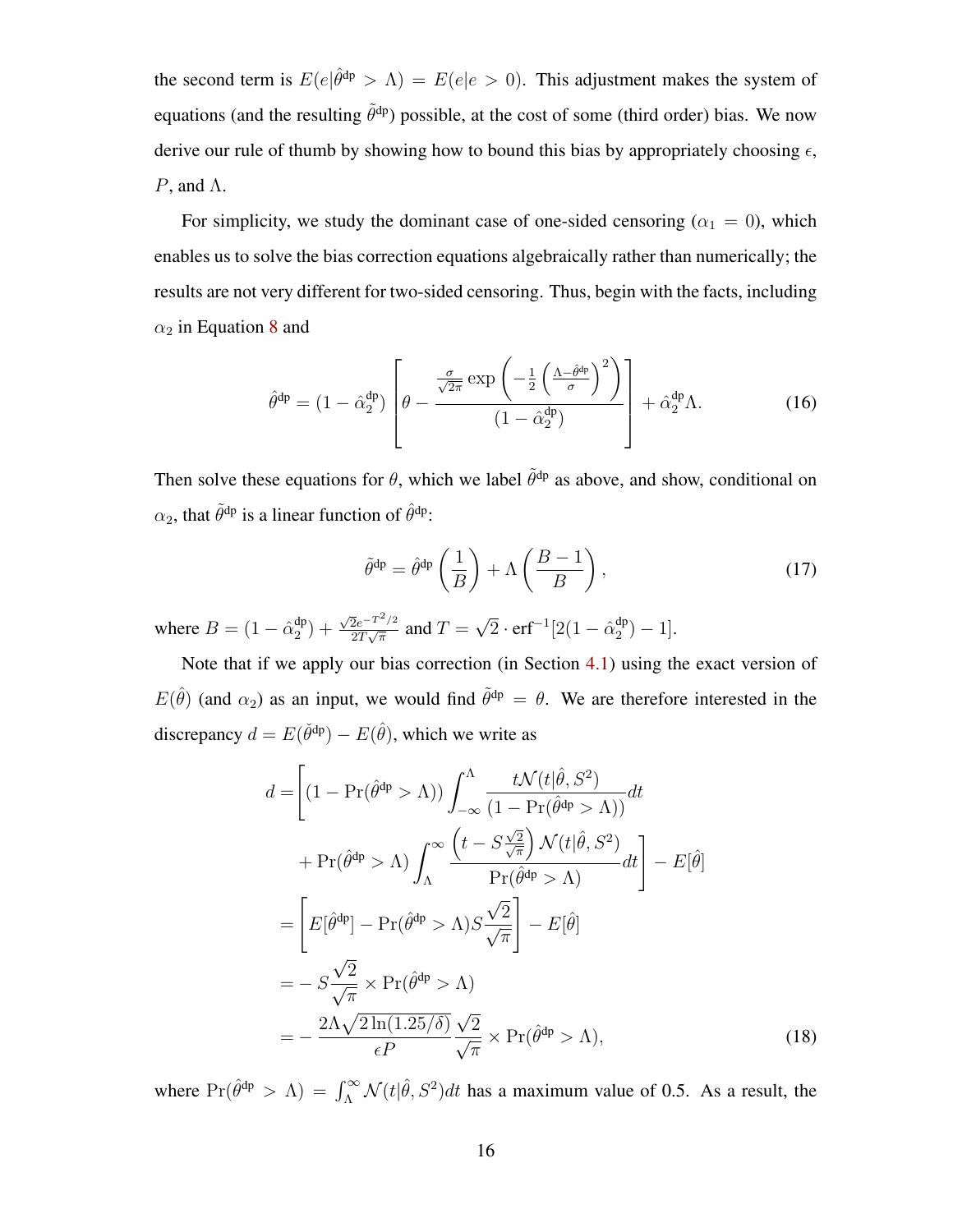maximum value of the discrepancy is

$$
\max(d) = -\frac{2\Lambda\sqrt{\ln(1.25/\delta)/\pi}}{\epsilon P}.
$$
\n(19)

Making use of Equation [17,](#page-16-0) we write the maximum possible bias in  $\tilde{\theta}^{dp}$  as a function of the maximum possible bias in  $\check{\theta}^{dp}$ . Thus,

$$
E[\tilde{\theta}^{\text{dp}}] - \theta \le \left(\frac{1}{B}\right) \cdot \max(d) \tag{20}
$$

which shows that the bias depends on  $1/B$ , which itself is a deterministic function of  $\alpha_2$ .

<span id="page-17-0"></span>As shown in Figure [5,](#page-17-0) which plots this relationship, if censoring (plotted horizontally) is 0.5, then  $\tilde{\theta}^{dp}$  is unbiased. We also see that we can control the maximum value of  $1/B$  by controlling the level of censoring. If we follow our rule of thumb and disallow censoring over 60%, then  $\max_{0 \leq \alpha_2 \leq 0.6} |\frac{1}{B}|$  $\frac{1}{B}$ | = 1.



Figure 5: Relationship between  $|1/B|$  and Percent Censored

To find the maximum bias under this decision rule, note that if  $Pr(\hat{\theta}^{dp} > \Lambda)$  is at its maximum, then  $\alpha_2 = 0.5$  and  $1/B \to 0$ . It follows that  $\frac{1}{B} \Pr(\hat{\theta}^{dp} > \Lambda)$  is strictly less than 0.5 and we are able to bound the absolute value of the discrepancy:

$$
|E(\tilde{\theta}^{\text{dp}}) - \theta| < \left| \frac{2\Lambda\sqrt{\ln(1.25/\delta)/\pi}}{\epsilon P} \right|.
$$
\n(21)

We use this result to show that we have approximately bounded the bias in  $\tilde{\theta}^{dp}$  (if the computational fix is applied) relative to our quantity of interest  $\theta$ . Since users set  $\Lambda$  on the